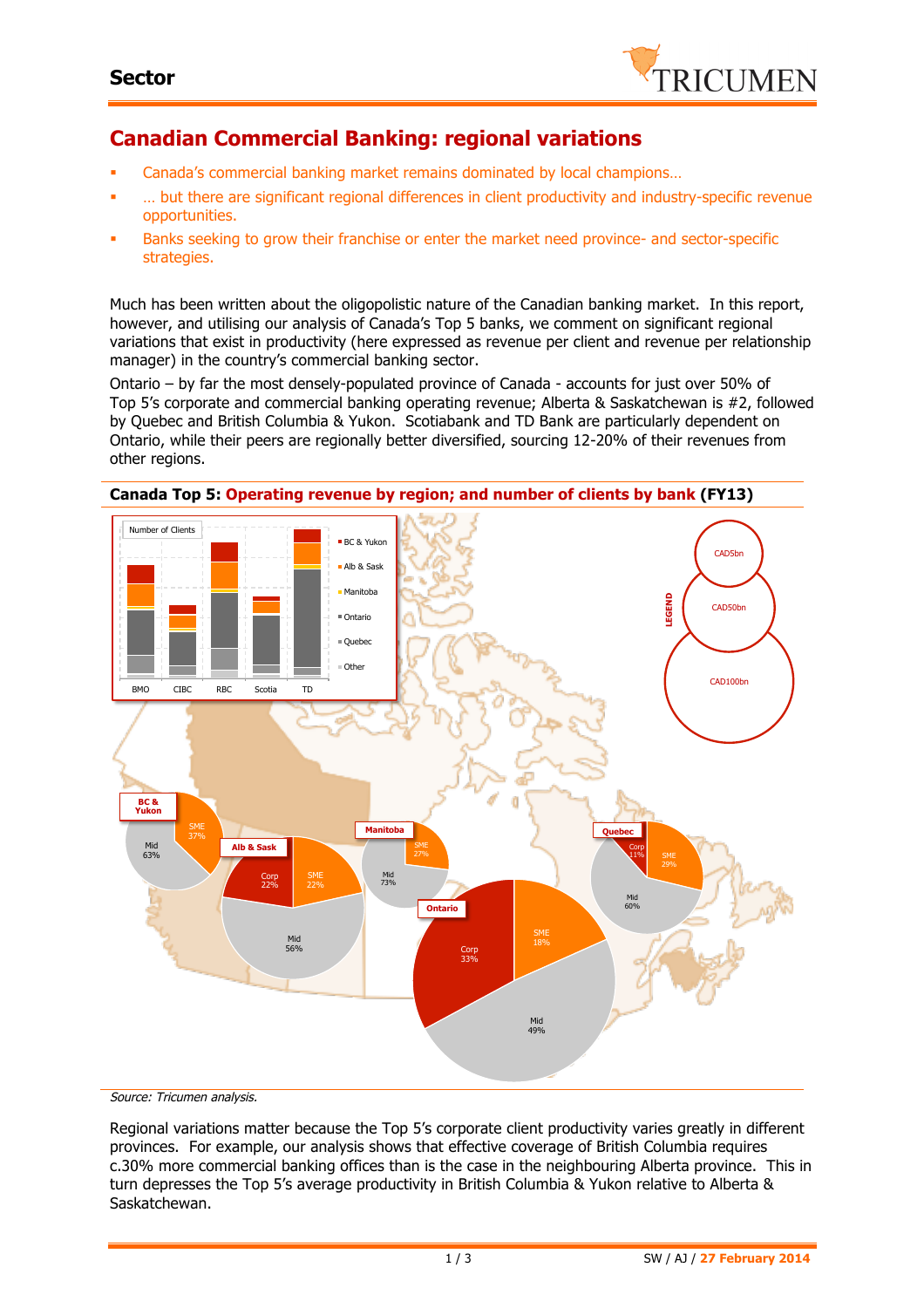

In the chart below, we show our analysis of the Top 5's revenue per corporate client and per relationship manager, by province. The differences are significant. Manitoba, while having the smallest revenue opportunity of the five main regions, produces 30% more revenue per client than the country's average. Quebec and Alberta excel in revenue per relationship manager, and are slightly ahead in revenue/client, probably due to less diversity in client types, which allows for more efficient coverage. Ontario, where the Top 5 produce an overwhelming proportion of their revenue, is below the national average on both counts, although this is partially due to large 'nationwide' clients being covered from Toronto.



Source: Tricumen analysis.

The revenue opportunity in different industries/sectors also varies from one province to another. Large segments - manufacturing, supply chain, transport and wholesale - together account for just over 50% of the Top 5's commercial banking revenue opportunity in Canada; effective coverage of these sectors require a widespread network of relationship managers. 'Tier 2' sectors, however (franchise, professional services, real estate and retail) are more important to some provinces than to others, which is reflected in the Top 5's more selective coverage.

## **Revenue opportunity, by province (FY13)**

|                          | Agriculture   | Auto | Energy | Franchise | Health | Manufact. | Prof<br>Services | <b>Real Estate</b> | Retail | <b>Supply</b><br>Chain | <b>TMT</b> |   | <b>Transport Wholesale</b> |
|--------------------------|---------------|------|--------|-----------|--------|-----------|------------------|--------------------|--------|------------------------|------------|---|----------------------------|
| British Columbia & Yukon | $\rightarrow$ |      |        |           |        |           | e                | э                  |        |                        |            |   |                            |
| Alberta & Saskatchewan   |               |      |        | U.        | ◔      | D         | u                | 0                  |        | л                      | - 1        | т | Т                          |
| Manitoba                 |               |      |        |           | Ο,     | Δ.        | Œ                | π,                 | σ      |                        |            | р |                            |
| Ontario                  |               |      |        | 0         | ்      |           | Œ                | $\bullet$          |        |                        |            | σ |                            |
| Quebec                   | э             |      |        | Θ         |        |           |                  |                    | ъ      |                        |            |   |                            |
| <b>Other Provinces</b>   |               |      |        |           | Δ,     | D         |                  |                    |        |                        | ◔          | J |                            |

Source: Tricumen. Notes: (1) Full/empty circles indicate strong/weak revenue opportunity in a province. (2) Columns shaded in orange/grey indicate Tier 1/2 industry sectors, by total revenue opportunity.

This structure has important implications for market participants, as they need to tailor their client coverage to specific regions and industries. Existing players in the market may wish to look to specific client segments within provinces where they have potential to grow. Newer entrants, however, may see the best returns by targeting Alberta and Quebec where competition may be lighter and productivity greater.